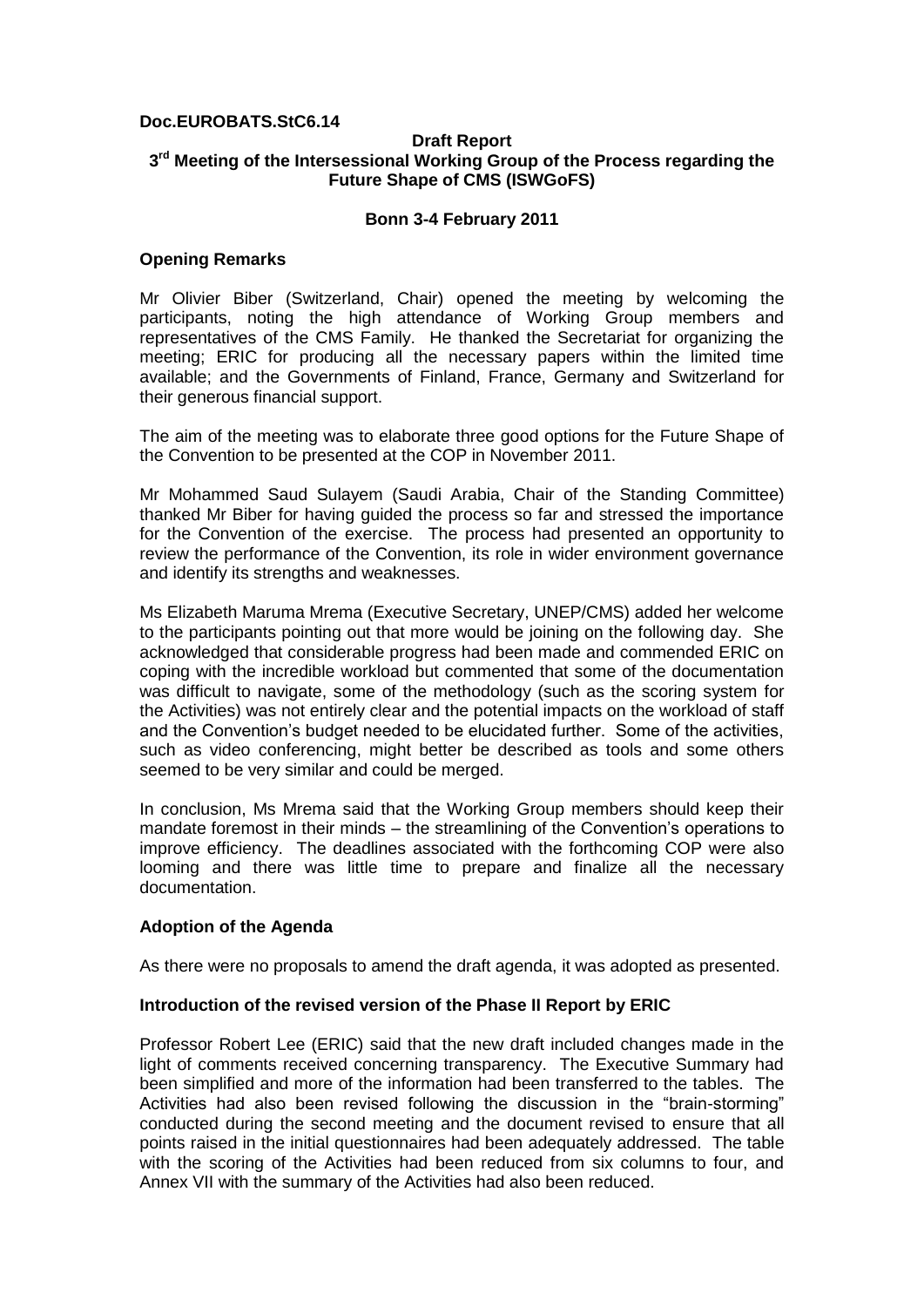Professor Lee stressed that the Activity scoring was not meant to be normative and he would not recommend basing any final decisions solely on the results of that exercise. The meeting was also entitled to delete any Activities it felt were inappropriate.

# **Discussion on and Adoption of Phase II report**

Mr Biber asked whether the meeting was in a position to adopt the Phase II report (version of 20 January 2011) as it stood, or whether there were any minor or major amendments necessary. He pointed out that ERIC, the Secretariat and he would make a final editorial revision before signing off the document. It was also a working document, and it was not realistic to expect it to be absolutely perfect, although obvious problems should be removed.

Mr Trevor Salmon (United Kingdom) asked how the figures had been calculated for the costs of consultants' and permanent staff members' time. He also asked whether it was correct to assume that by adding all the fractions of additional staff time, one could calculate the number of additional posts required in the Secretariat. ERIC stated that the cost of consultants varied depending on the level of expertise and the time needed to complete their assignments. The fractions were an estimate of the amount of staff time that particular tasks would require, but did not necessarily imply additional posts would or should be created. No attempt had been made to agglomerate the additional tasks, some of which might yet be merged, so it was not possible to draw any conclusions. Mr Salmon was still concerned that by adding to existing staff members' tasks, currrent work would be neglected.

Ms Mrema (Executive Secretary) asked that the implications of changes to the staff complement be shown in the financial tables and that any major amendments to the CMS mandate with regard to delivery of conservation on the ground should be highlighted. Mr Salmon (UK) felt that the contributions of Parties and partners in carrying out conservation actions in situ might have been underestimated and therefore the figures in the paper might be artificially high. Mr Sulayem (Saudi Arabia) cited the considerable support provided by the United Arab Emirates which was hosting the Abu Dhabi Project office.

Ms. Nopasika Malta Qwathekana (South Africa) insisted that it was important to address all the concerns raised during Phase I of the process. Professor Lee assured the meeting that as the Activities were examined in greater detail, there would be ample opportunity to ensure that all problems highlighted in the questionnaires were addressed. Ms Marianne Courouble (France) felt that it would help those Parties not so closely involved in the process if the linkage between problems highlighted in Phase I and the means of addressing them identified in Phase II was made clearer. She also said that the benefits of closer collaboration with other MEAs needed to be emphasized.

Mr Samuel M. Kasiki (Kenya) asked how objective the scoring system had been. Professor Lee said that it had inevitably been a subjective decision, but an informed one. The ERIC team had each suggested a score and any differences of opinion had been cleared through discussion and an agreed score had ultimately been awarded. He reiterated that the scoring system was meant as one tool of many to aid decision making.

By a show of hands the meeting indicated that it was ready to adopt the Phase II report, although some members of the Working Group said that their support was not to be interpreted as absolute endorsement. The consensus was however that it was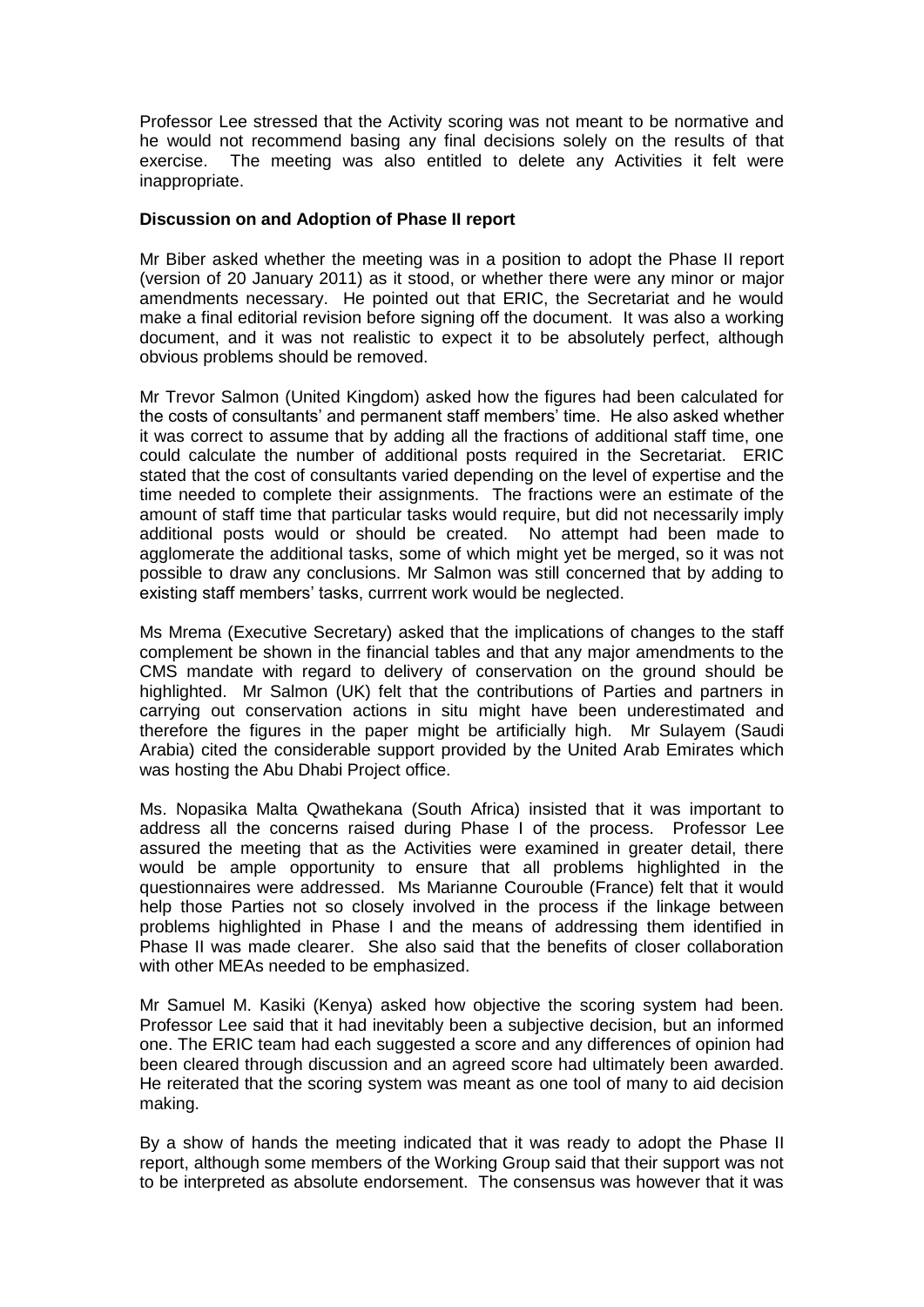not worthwhile trying to perfect the document at this stage. The conditional nature of the Meeting's adoption of the report was to be reflected in the report**,** and members of the Working Group were invited to send any further editorial comments to ERIC and the Secretariat.

## **Reflection on Phase III report and Resolution for COP10**

Mr Biber (Chair) pointed out that the four options described in the Phase II report had not been accepted as the final basis for developing the submission to the COP. Completely new options and different variants could still emerge during Phase III.

Ms Mrema (Executive Secretary) suggested that the meeting should examine each Activity in turn and consider the advantages and disadvantages of each proposal. Further activities might come to light to be added to the list, while others might be deleted.

Mr Biber said that in accordance with the mandate set out in Resolution 9.13 the Working Group had to present three options to the COP. He suggested that among the supporting documentation should be the reports produced at the end of each Phase of the process and the annexes presented at the current meeting. The report on Phase I was particularly important as it provided an overview of the status quo. Mr Biber proposed that the meeting should elaborate three viable alternatives rather than a preferred option and two bogus ones to make up the numbers. He also asked the Secretariat to prepare a draft Resolution to be tabled on the second day of the meeting, which Ms Mrema suggested should focus on the key elements of the options.

Ms Mrema (Executive Secretary) felt that given the volume of paper produced since the Future Shape process began, a condensed overview might be necessary for those COP delegates not familiar with the history. Mr Sulayem (Chair, Standing Committee agreed, suggesting the résumé should have a maximum of 50 pages, while all other background documentation could be made available electronically.

Professor Lee (ERIC) said that ERIC was ready to provide more clearly defined costs of three options if these emerged from the Meeting. Both costs and benefits depended to a great extent on the timescale for implementation. Some Activities might entail high short-term costs with benefits accruing gradually over time. He stressed however that the amount of time available to rework calculations and produce revised documents was limited.

Mr Salmon (UK) agreed with the Chair that the Working Group should not present a preferred option, but Mr Abdellah El Mastour (Morocco) pointed to the mandate in the Resolution.<sup>1</sup> The Chair felt that if the Working Group had not identified a clear favourite, it could say so, and added that the elaboration of the revised Strategic Plan would be based on the Activities contained in the Option eventually adopted.

# **Introduction to the Options paper by ERIC**

<u>.</u>

<sup>&</sup>lt;sup>1</sup> Res 9.13 addendum, para 27: "A report on step 3 (report No. 3) will be communicated to the CMS Standing Committee members six months before COP10. The report will make provisional recommendations about the WG's preferred option. The Standing Committee members are expected to respond providing their coordinated comments and suggestions four months before COP10."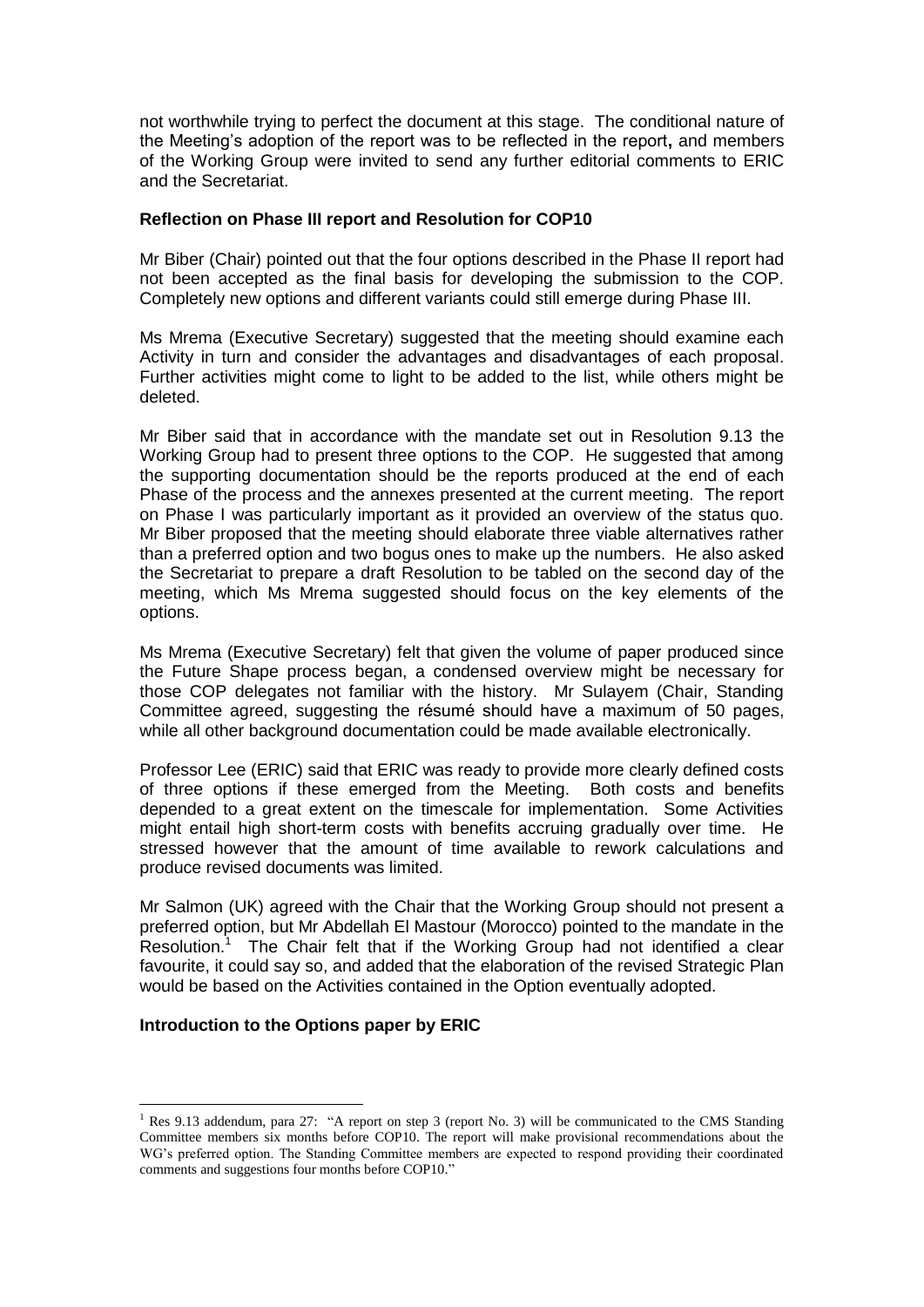Professor Lee (ERIC) gave a brief overview of the new options paper, highlighting the key elements which were: the timetable, the Activities table and the summary of each option. He explained how Annex VIII set out the pros and cons

Professor Lee gave an outline of the seven categories of Activities. All of the Activities had been allocated to more than one category and they had been identified as being either fundamental or optional. Some proposals that had been put to one side earlier in the process had been revived, in part to ensure that all concerns expressed in the Questionnaires were dealt with.

### Institutional

This Option would involve legal changes, with the disadvantage of potential protracted renegotiation of the Convention or Agreement texts. It included Activity 21, the establishment of a scientific body for the entire CMS Family.

#### Regionalization

This Option also previously known as "localization and decentralization" would be implemented to a great extent through exploiting UNEP's existing global presence to help promote the Convention's conservation work.

### **Organizational**

This Option was similar to the "institutional" variant, differing mainly in that it did not require legal texts to be renegotiated. Its main features were better integration and reduced administration and duplication.

#### **Species**

An approach to the Convention's work based on taxonomic lines had earlier been shelved but was being revived. Such an approach would enhance cooperation with other bodies and ensure better sharing of expertise.

#### **Optimization**

This was the closest Option to maintaining the status quo, which sought to deal with the most obvious problems. Functions would be improved through incremental or low-cost changes such as use of interns and seconded staff from Parties or NGOs.

#### Internal Integration

Greater integration of the CMS Family should lead to economies of scale, reduced travel costs and a research programme that was better coordinated.

#### International Environmental Governance

The profile of CMS would be projected through closer collaboration with other MEAs. CMS staff could be co-located at other MEA offices to increase the Convention's global presence. Savings could be achieved through greater cooperation.

Professor Lee stressed that the Working Group was not constrained by the structures presented and could still create three new options taking elements from the categories described above. Some members of the Working Group were concerned that the move from four options presented at the previous meeting to seven now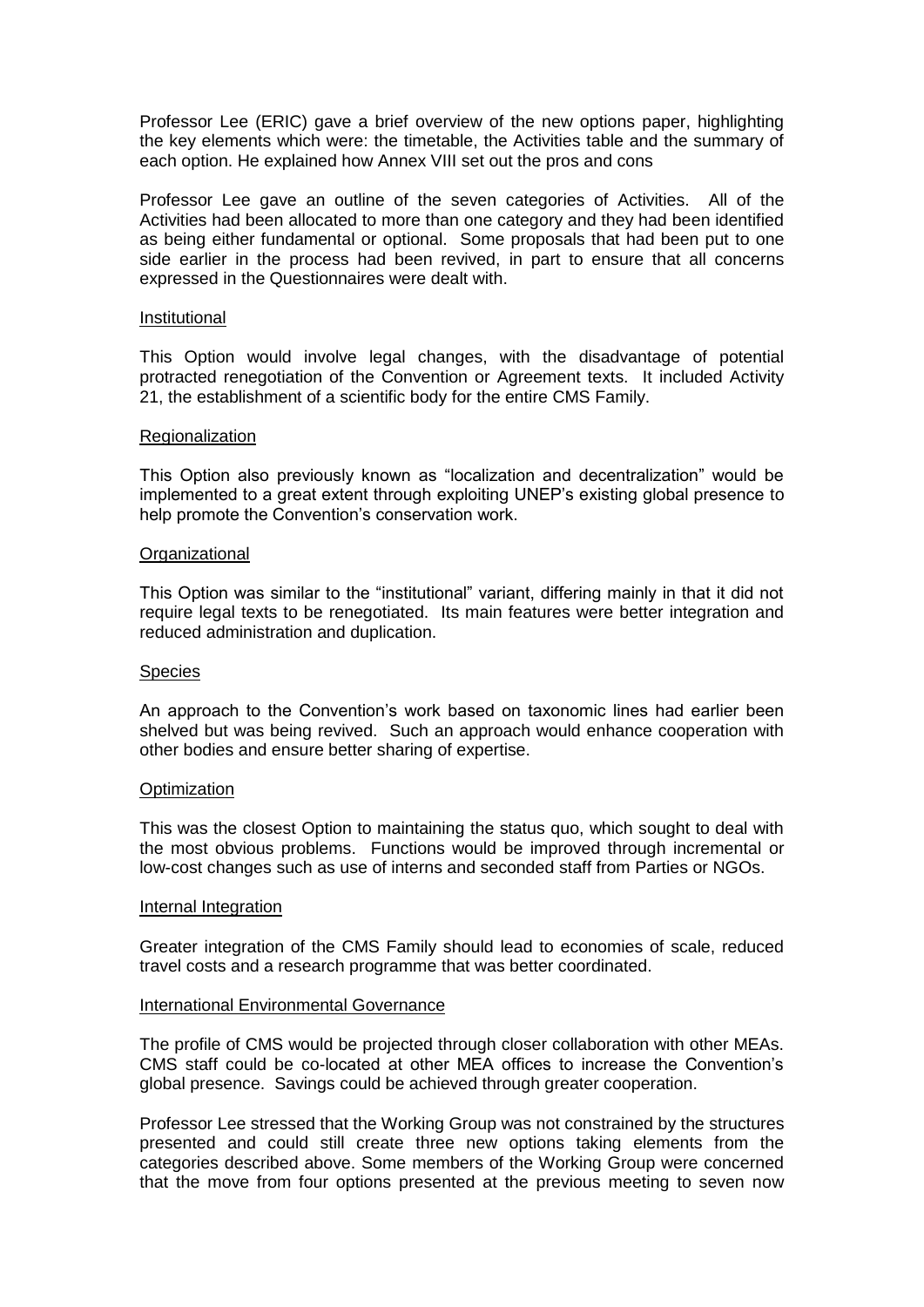indicated that the process had taken a step backwards and expressed the view that the presentation was clearer on the Phase II documentation.

Mr Biber asked whether the Working Group wished to consider the seven options presented in the most recent documents as well as the four presented at the second meeting. For the sake of simplicity, the Working Group decided to concentrate on the seven. Mr Biber then asked whether there was any support for any of the seven options as they stood. Ms Nancy Céspedes Lagos (Chile) felt that the decentralization approach had its attractions, while Ms Qwathekana (South Africa) had more doubts about the titles of the Options than about their contents. Professor Oteng-Yeboah (Ghana and Vice-Chair, Standing Committee) said that some of the Options readily lent themselves to being clustered and this could help the process of reducing the number of Options from seven to three.

Mr Douglas Hykle (UNEP/CMS, Senior Adviser, Bangkok) suggested that in addition to the procedure outlined by the Chair, the meeting should seek to resolve the three fundamental problems facing CMS, namely: the proliferation of instruments without the requisite matching resources; the need to increase the profile of CMS in regions where the Convention's presence was less strong; and enhancing the role of CMS in cross-cutting issues such as avian influenza, climate change, barriers to migration, electrocution and invasive alien species. He agreed that idea of taxonomic clustering was worth exploring and it might be advisable to establish a strategic presence in some, if not all, regions (e.g. Asia and Latin America). The experience of the CMS office in Bangkok showed the potential for synergies and had evolved other examples of good practice. He also commented that the Options understated the role of the Parties and partnerships with NGOs and IGOs in developing the CMS Family and had placed too much emphasis on the Secretariats. CMS needed to develop its expertise in the marine environment, as did other MEAs. The Convention could learn from other Conventions, by emulating for example the internship programme operated by the Ramsar Convention. He concluded his intervention by stressing that budgetary concerns should not dictate the Working Group's considerations and by expressing his doubts that devising Options based on one of the seven "doctrines" would be a fruitful way to proceed.

Ms Elsa Nickel (Germany) reminded the meeting that the CMS budget had rarely be increased much above inflation, even in a favourable economic climate, so the Working Group should accept that no injection of new resources was likely and should therefore not ignore the financial dimension. The COP would need to know both the initial and the final net costs of the proposals. She agreed that three genuine and viable alternatives should be presented to COP, and one of them should be a low-cost proposal dealing with the problems most easily resolved. Other members agreed that addressing those problems identified during the earlier phases of the process was a priority.

Mr Biber concluded that there was no Option that the Working Group seemed prepare to accept as a package and noted the difference of opinion over the weight to be attached to financial issues as the Options were developed. Mr Salmon (UK) suggested that the "optimization" Option be developed into a proposal to deal with easily resolved issues and fundamental problems, and two further options based on centralization and regionalized be elaborated. He agreed with Mr Hykle that financial considerations should not be paramount, but thought that there was little point producing an option that was prohibitively expensive. Ultimately, it would be for the COP to decide. He said that the role of Parties, as mentioned by Mr Hykle, should be worked into the options. This was likely to help share the costs, which could also be reduced by phasing in implementation.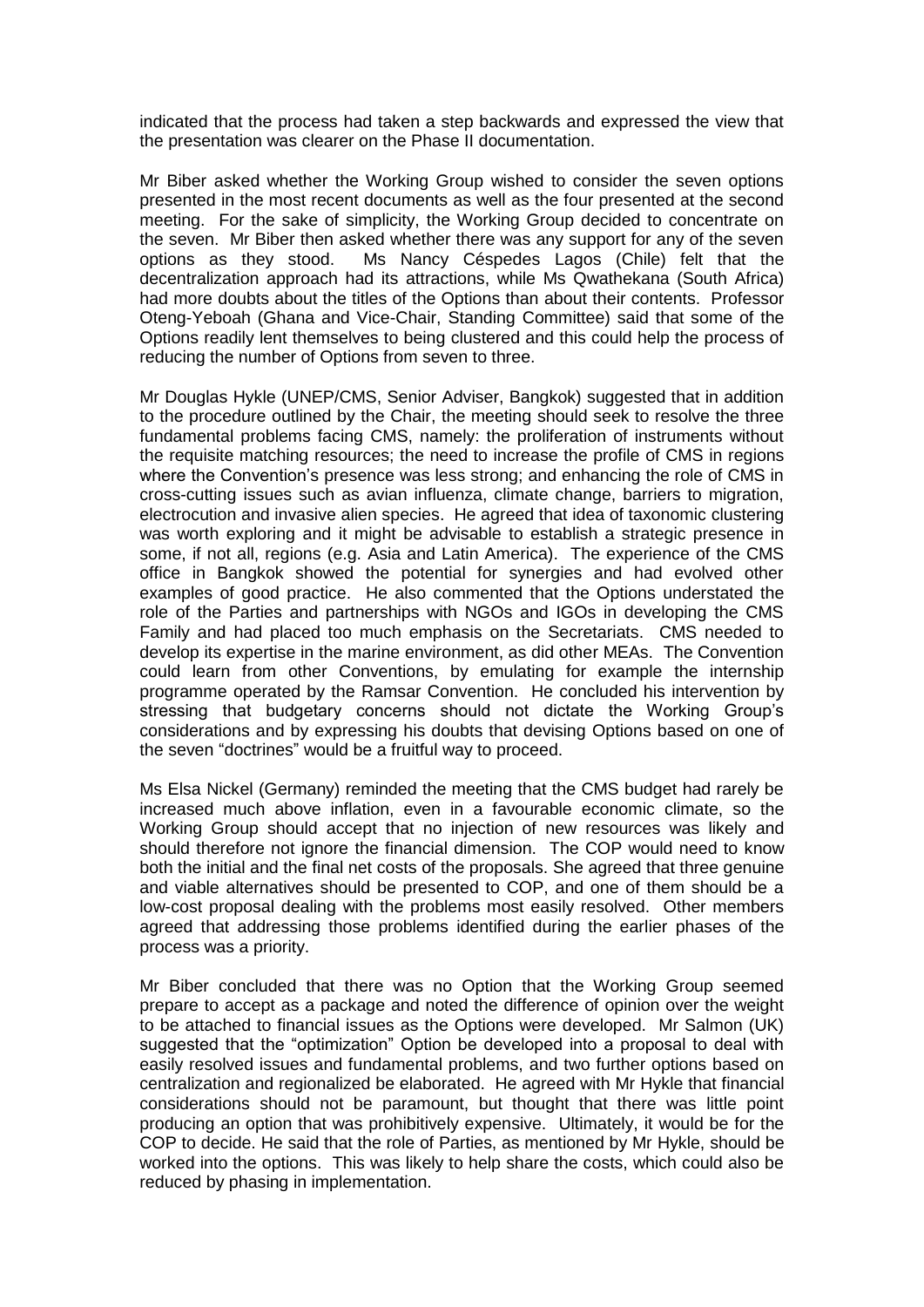Mr El Mastour (Morocco) said that the question of cost would raise its head at some stage and could not be brushed under the carpet. On regionalization, he pointed to the initiative undertaken by Ramsar and the financial and political problems which arose from the IUCN office in Malaga. He also pointed out that the CMS National Focal Points were often responsible for other MEAs and the time available to them to oversee implementation of the Convention was limited.

Mr Biber said that Res 9.13 was essentially about organizational efficiency and not about finding savings, so the Future Shape process was not driven by financial considerations. The outcome of the Future Shape process would also influence the drafting of the next Strategic Plan, the purpose of which was the conservation of endangered migratory species, rather than administrative structures. He concluded his intervention by suggesting that the Working Group could present expensive solutions to the COP, and leave it to the Parties to cut down the costs.

Mr Salmon (UK) proposed that the three options to be elaborated should be one based on "optimization" and two contrasting approaches such as "decentralization/localization" and "concentration". Ms Courrouble (France) warned against too rigid an approach, given that the Convention could centralize services but deliver them locally. Mr Routh (Australia) agreed that the Working Group should not feel constrained by budgets but should bear in mind that many National Treasuries were seeking to reduce rather than increase expenditure. He felt that each option presented could contain a degree of flexibility over the costs involved, given that implementation could be phased. He added that it was counter-productive to describe an activity as "high cost". Mr Hykle (CMS, Bangkok) welcomed the path that the discussion was taking but sought clarification of a number of terms being used, including "concentration", which he thought might better be described as "rationalization", and of the implications of clustering along taxonomic lines, such as placing AEWA and the MOUs on the Siberian Crane and the Aquatic Warbler under one body. Ms Marie-Christine Grillo-Compulsione (ACCOBAMS) called upon the Working Group to take account of the different circumstances faced by those Agreement Secretariats operating outside the UNEP system. She also drew attention to the fact that not all CMS Parties were Parties to CMS Agreements for which they were range states, and some Agreement Parties had not joined the parent Convention. Mr Biber said that due attention would be paid to the fact that the Agreements were independent entities and their governing bodies would have to be consulted. He added that with terms used such as "ideal" and "optimize", it was not always clear whether this was meant from the conservation or administrative perspective.

Ms Nickel (Germany) expressed surprise that only two activities had been identified as being universally applicable. She pointed to Activity 43a (information management and harmonization) which was currently being implemented across all of UNEP and was unlikely to be abandoned. Some Activities (such as 33 and 39 – merger of agreements – merger of instruments along geographic or taxonomic lines) were likely to require a long time for implementation because of their institutional and legal ramifications

# **Elaboration/choice of 3 Options to be submitted to COP10**

The first discussion centred on the definition of the first option, for which the titles "optimization", "essentials" and "low hanging fruit" (easily achieved tasks) were suggested, although some members felt that what as essential might not necessarily be easy.. "Decentralization", it was agreed, focussed on synergies in the first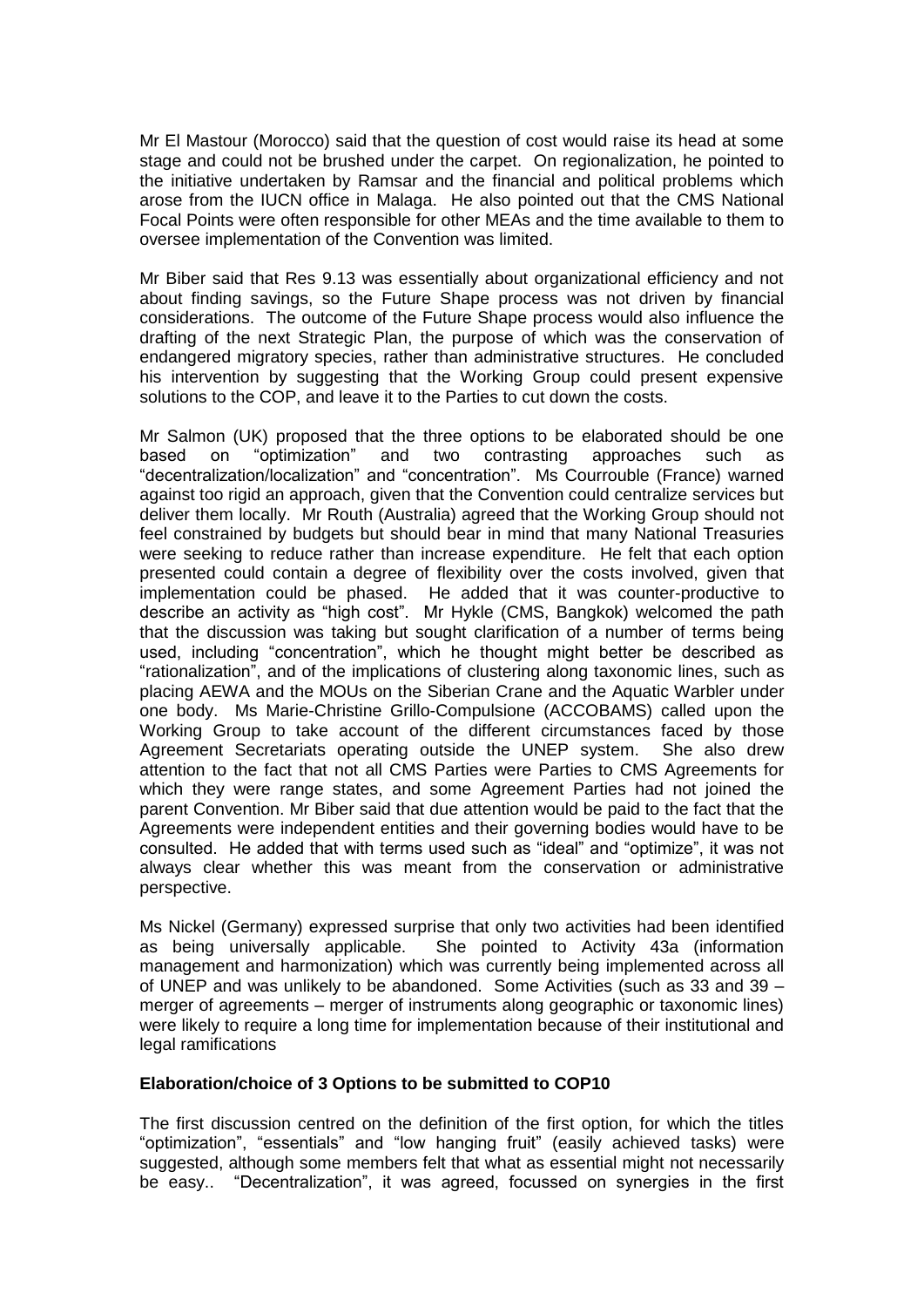instance rather than raising efficiency which would be a by-product. The meeting decided that it would be a better use of time to concentrate on the contents of the options, rather than their titles. Mr Hykle (IOSEA) maintained that the paramount purpose of the exercise was to address the perceived weakness of the Convention, such as the organization of the MOUs and building on relationships with other bodies to maximize synergies. Mr Routh (Australia) was wary about presenting three incremental options to the COP, as he assumed that Parties would incline towards the cheapest and easiest solution rather than the best one. He proposed that three discrete concepts should be developed, all of which could, if necessary, contain the same core essential elements. Mr Biber (Chair) asked what the three concepts should be, as they had not yet emerged from the Group's deliberations throughout the Future Shape process. Ms Qwathekana (South Africa) said that the Group's mandate to provide three options was clear. The Working Group had had months to consider the issues, whereas the COP would have hours, and would therefore expect the Working Group to have done the detailed work. She suggested that one option address the obvious problems and a second option could propose more radical change. The Activities could also be phased in.

Rather than split into three sub-Groups, each charged with producing a draft Option, it was agreed to remain in plenary to ensure that everyone had access to interpretation and to avoid possible duplication of effort.

### Elaboration of Options

The table detailing all the Activities was put on the screen and the Meeting decided in which Option to include each Activity. It was agreed that the first Option would include all essential Activities; the second all essential and desirable activities that could be achieved within existing institutional frameworks and the third could include activities requiring major institutional changes.

Mr El Mastour (Morocco) asked whether references to species conservation implied also protection of their habitats. Mr Hykle agreed that this was a fundamental point, as CMS should consider adopting a more holistic approach, and CMS and Ramsar appeared to be crossing into each other's traditional fields of activity. The point was further emphasized through the choice of slogan for the COP.

During the discussion it had become apparent that far from being diametrically opposed, the regionalization and centralization options had a great deal in common. A more natural split might be between taxonomic and geographic clustering, although this might entail significant changes to the way the Secretariat and Scientific Council worked. Another alternative would be to form clusters around threats: bycatch was relevant to cetacean instruments, ACAP, and the turtles, dugongs and sharks MOUs; deforestation was a threat to gorillas and elephants. It was also recognized that a solution that worked in one region might not be effective in another. The outcome of the taxonomic reviews would help inform the decision. Mr El Kabiri (CMS Abu Dhabi) urged that the Abu Dhabi Project Office should be allowed to establish itself without major disruption so soon after it had opened. He was willing to collaborate closely with AEWA but in the short to medium term, the Office should be allowed to develop.

The possibility of presenting an ambitious option was further discussed, whereby it would be left to the COP to scale down the proposals and agreed to phase them in gradually to make them more attractive financially. It was again reiterated that the Working Group should present three viable options. Ms Nickel (Germany) pointed out that some changes might be considered essential but were not necessarily easy to implement, and she said that there should be no taboos, and further sharing of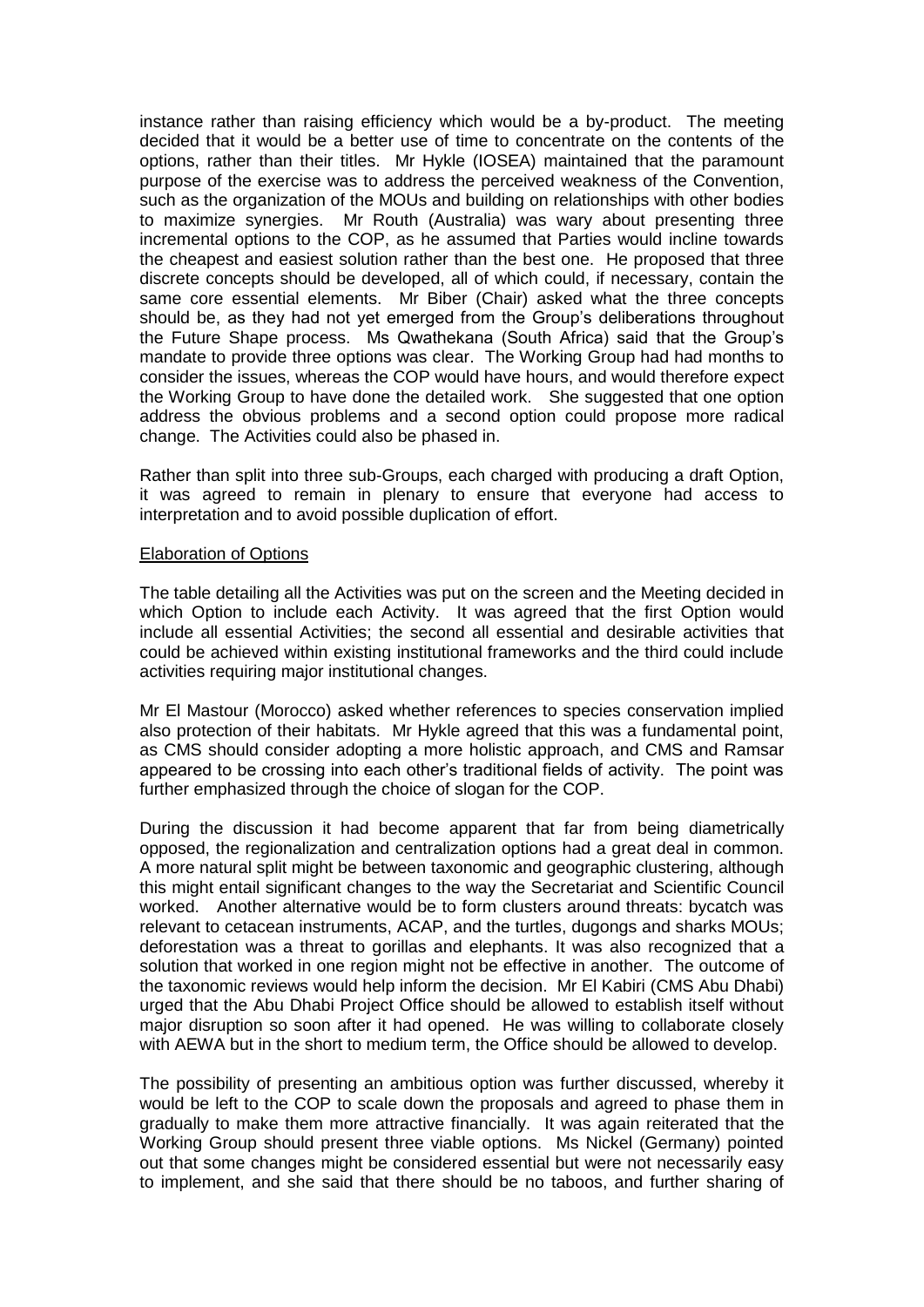Secretariat resources along the lines of the CMS-ASCOBANS merger should not be ruled out. It was suggested that the second and third Options were similar, differing mainly in the time needed for their implementation.

The Options also had to address the main concerns that arose from the earlier stages of the Process, namely the proliferation of MOUs with no additional financial resources to implement them; the need to increase the global presence of CMS; increasing the involvement of the Convention in cross-cutting themes, band increasing synergies and cooperation through clustering activities and building partnerships with MEAs and NGOs.

| <b>Activity (edited titles)</b>            | <b>Option (and comments)</b>                    |
|--------------------------------------------|-------------------------------------------------|
|                                            | Option 1: essentials                            |
|                                            | 2:<br>Option<br>essentials<br>and<br>desirables |
|                                            | achievable within existing legal frameworks     |
|                                            | Option 3: essentials and desirables requiring   |
|                                            | legal changes                                   |
| Activity 1: Alignment with international   | Option 1                                        |
| governance reform                          |                                                 |
| Activity 2: work with local and indigenous | Option 1 (at the level described in 2b)         |
| peoples                                    |                                                 |
|                                            | It was pointed out that the Secretariat did     |
|                                            | not operate at a level where contact with       |
|                                            |                                                 |
|                                            | indigenous people was likely,                   |
| Activity 3: development of multimedia      | Deleted on the grounds that this was a          |
| platforms (eg video conferencing)          | tool rather than an activity per se.            |
| Activity 4: Parties to translate documents | Deleted. Greater use of UN languages            |
| into local languages                       | was considered desirable. The difficulty        |
|                                            | for Parties with many local languages           |
|                                            | was recognized.                                 |
| Activity 5: CMS to coordinate scientific   | Deleted on the grounds that the capacity        |
| research programmes                        | of the Secretariat to coordinate such           |
|                                            | programmes was insufficient                     |
| Activity 6: closer working relationship    | Option 1 (at the level described in 6b)         |
|                                            |                                                 |
| with partner organizations on the ground   |                                                 |
| Activity 7: closer collaboration with UNEP | Option 1                                        |
| regional Offices                           |                                                 |
| Activity 8: development of regional MEA    | Option 2                                        |
| hubs                                       |                                                 |
| Activity 9: Awareness campaigns            | Option 1 (at the level described in 9b).        |
|                                            | Many such campaigns already being               |
|                                            | undertaken.                                     |
| Activity 10: global "gap" analysis         | [deleted] DH felt it was essentially for        |
|                                            | strategic planning purposes                     |
| Activity 11: "overarching" Strategic Plan  | Considerable<br>discussion<br>the<br>over       |
| for CMS Family                             | meaning of "overarching" and possible           |
|                                            | institutional conflicts between CMS and         |
|                                            | "Coordinated" was the<br>Agreements.            |
|                                            |                                                 |
|                                            | preferred wording. ACAP had a Work              |
|                                            | Programme rather than a Strategic Plan.         |
| Activity 12: encouragement of NGOs as      | Redrafting required as NGOs could not           |
| partners to CMS and its instruments        | be "parties" to Agreements                      |
| Activity 13: review of CMS Scientific      | Deleted                                         |
| Council membership                         |                                                 |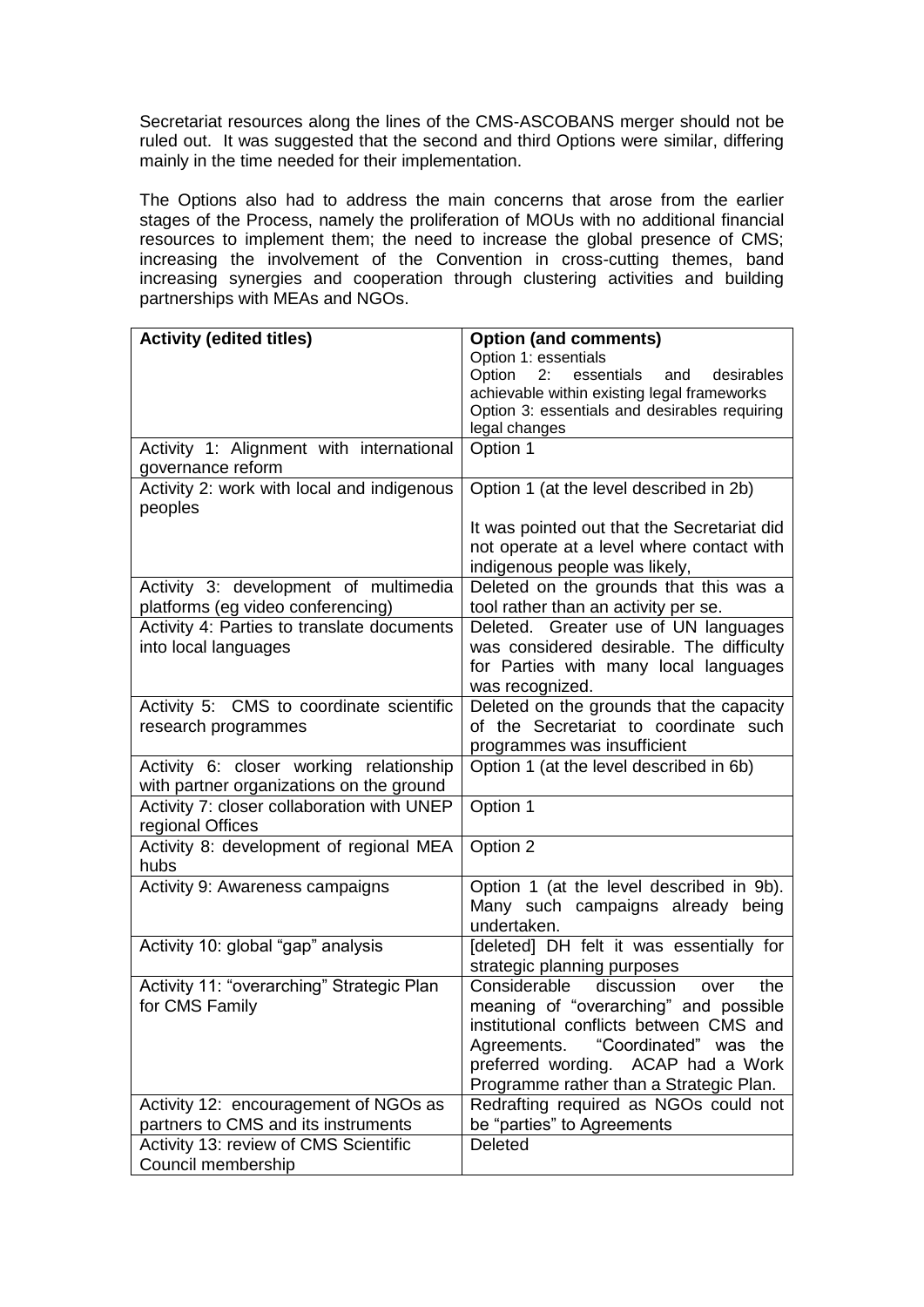| Activity 14: coordination of                                                       | Option 1 (at the level described in 14b)                                                 |
|------------------------------------------------------------------------------------|------------------------------------------------------------------------------------------|
| communication across CMS Family                                                    | Alternative wording proposed by AEWA                                                     |
| Activity 15: Agreements to be                                                      | Not Option 1                                                                             |
| established outside UNEP                                                           |                                                                                          |
| Activity 16: presence in each CMS region                                           | Option 2                                                                                 |
| through UNEP, NGOs and MEAs                                                        | The local presence in most cases should                                                  |
|                                                                                    | be provided by the Parties not the                                                       |
|                                                                                    | Maximize the benefits of<br>Secretariat.                                                 |
| Activity 17: increase Agreement staff                                              | sharing offices with UNEP (e.g. Bangkok)<br>Definition of the Activity to be modified to |
|                                                                                    | make clear that it is meant to address the                                               |
|                                                                                    | lack of staff to administer the majority of                                              |
|                                                                                    | the MOUs handled in Bonn                                                                 |
| Activity 18: Prioritize species clustering                                         | Is this an activity, an option or a policy?                                              |
| Activity 19: improve staffing situation                                            | There would be indirect impacts on                                                       |
| through secondees and interns                                                      | existing staff in terms of increased                                                     |
|                                                                                    | supervisory and<br>management<br>tasks.                                                  |
|                                                                                    | Activity description would need to be                                                    |
|                                                                                    | amended as outside bodies cannot be                                                      |
|                                                                                    | instructed                                                                               |
| Activity 20: coordination of access to                                             | Not Option 1                                                                             |
| research data                                                                      |                                                                                          |
| Activity 21: CMS-wide scientific institution                                       | Not Option 1                                                                             |
| Activity 22: CMS core-budget for species                                           | Not Option 1                                                                             |
| groups and MOUs                                                                    |                                                                                          |
| Activity 23: external assessment to                                                | Option<br>$\mathbf{1}$<br>(subject<br>to<br>redrafting).                                 |
| monitor effectiveness (e.g. by WCMC)                                               | Adequate financial resources needed.                                                     |
| Activity 24: regionalize conservation<br>efforts in outposts with UNEP offices etc | There was disagreement over the status<br>of this activity with some saying it was       |
|                                                                                    | essential                                                                                |
| Activity 25: coordinate with international                                         | Option 2                                                                                 |
| organizations over meetings on common                                              |                                                                                          |
| themes and common research                                                         |                                                                                          |
| programmes                                                                         |                                                                                          |
| Activity 26: Development of the MOU                                                | Option 1 (although some clarification was                                                |
| Unit                                                                               | needed given the existence of the                                                        |
|                                                                                    | Agreements Unit)                                                                         |
| Activity 27:                                                                       | Deleted                                                                                  |
| Activity 28: criteria to assess proposed                                           | Option 1                                                                                 |
| new agreements                                                                     |                                                                                          |
| Activity 29: support scientific information                                        | Some rewording was necessary as                                                          |
| hubs (e.g. IPBES)                                                                  | IPBES was not a "hub" and "support"                                                      |
|                                                                                    | might imply financial contributions from                                                 |
|                                                                                    | CMS.<br>The UK provided the redrafted                                                    |
|                                                                                    | text.                                                                                    |
| Activity 30: MOUs collaborating and                                                | Option 2                                                                                 |
| sharing offices                                                                    | The option of merging this with Activity                                                 |
|                                                                                    | 26 was rejected on the grounds that the<br>cost implications were different and 26       |
|                                                                                    | applied to Bonn-based MOUs and 30 to                                                     |
|                                                                                    | the whole Family. It was pointed out that                                                |
|                                                                                    | collaboration was already happening.                                                     |
|                                                                                    | Some wording changes with the addition                                                   |
|                                                                                    | of "in association with".<br><b>The</b><br>term                                          |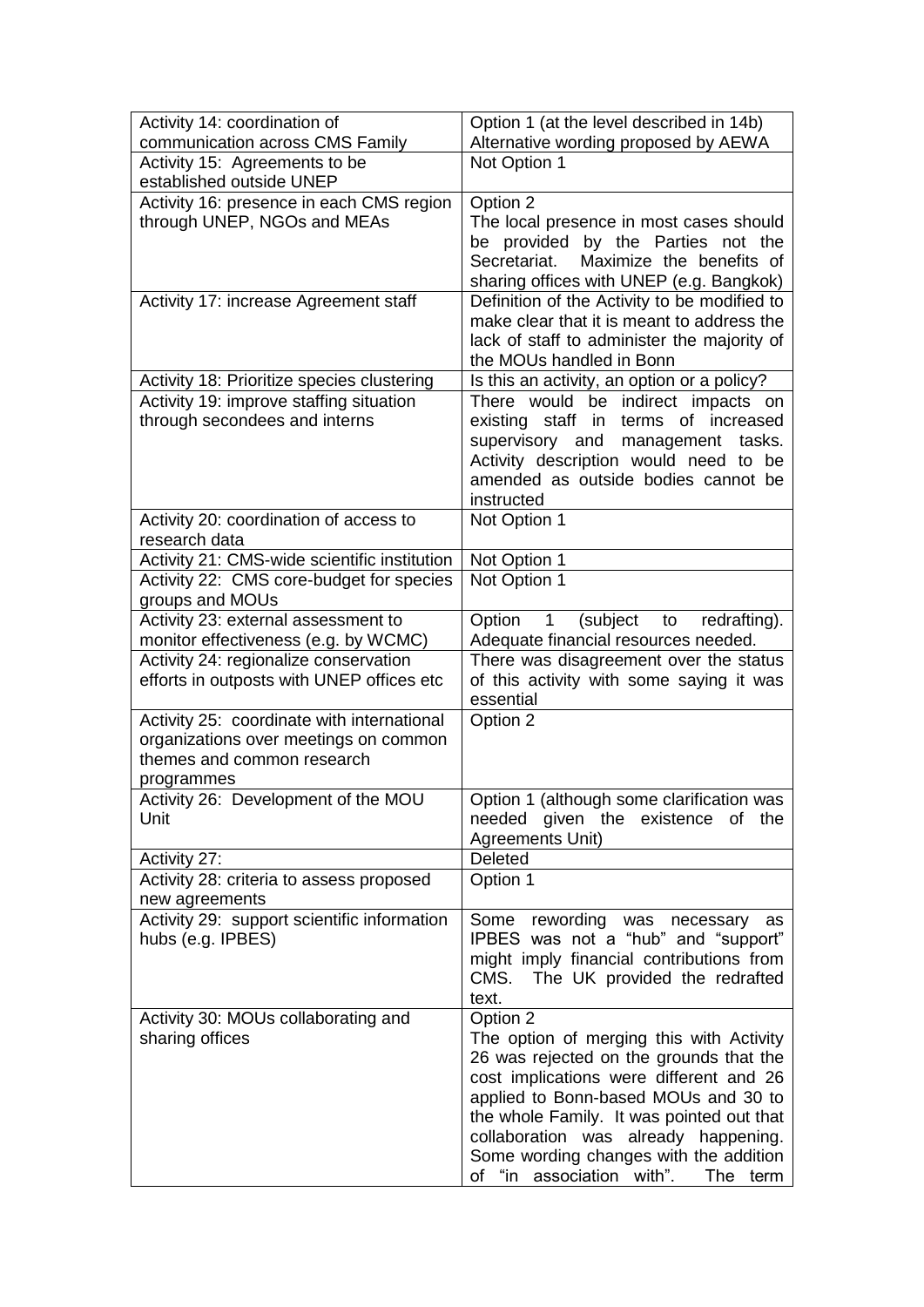|                                                                  | "presence " was also considered passive.                                    |
|------------------------------------------------------------------|-----------------------------------------------------------------------------|
| Activity 31: CMS to provide centralized                          | Option 2                                                                    |
| services re Capacity Building                                    | The sub-Activities were merged                                              |
| Activity 32: CMS to provide centralized                          | Option 2                                                                    |
| administrative services to Agreements                            | The sub-activities were to be merged                                        |
| and MOUs and coordination of Scientific                          |                                                                             |
| and Advisory Groups                                              |                                                                             |
| Activity 33: Merge CMS Family                                    | Option 3                                                                    |
| Agreements with synergies based on                               | Some redrafting<br>needed<br>"with<br>as                                    |
| geography and/or ecology                                         | synergies" was not clear. Most exercises                                    |
|                                                                  | involving mergers had initial costs and                                     |
|                                                                  | longer term savings                                                         |
| Activity 34: resource assessment                                 | Option 1                                                                    |
|                                                                  | The description of the Activity needed to                                   |
|                                                                  | be expanded. It related to ensuring the<br>cost effectiveness of activities |
| Activity 35: develop of policy whereby all                       | Option 1                                                                    |
| MOUs have a monitoring mechanism                                 | This Activity should be clustered with                                      |
|                                                                  | others dealing with similar issues                                          |
| Activity 36: focus only on migratory                             | Option 1                                                                    |
| species                                                          | As worded, the Activity sounded more                                        |
|                                                                  | like a principal. The Activity would be to                                  |
|                                                                  | review the Appendices.                                                      |
|                                                                  | If the Convention's definition of migratory                                 |
|                                                                  | amended<br>to<br>be<br>this<br>Activity<br>was                              |
|                                                                  | belonged under Option 3 (true seasonal                                      |
|                                                                  | migrants<br>and<br>transboundary                                            |
|                                                                  | The Activity raised the<br>populations).                                    |
|                                                                  | question of when CMS was the most                                           |
|                                                                  | appropriate forum to<br>take forward                                        |
|                                                                  | conservation policies.                                                      |
| Activity 37: produce the CMS website in                          | Option 1                                                                    |
| three languages                                                  | Option 1                                                                    |
| Activity 38: Secretariat to measure the<br>implementation of CMS | Merge with Activity 34. It was pointed                                      |
|                                                                  | out that parties to Agreements already                                      |
|                                                                  | reviewed<br>implementation<br>regularly.                                    |
|                                                                  | Similarly Signatories to MOUs undertook                                     |
|                                                                  | same task<br>wit Secretariat<br>the<br><b>or</b>                            |
|                                                                  | consultant advice.                                                          |
| Activity 39: merger of MOUs with similar                         | Option 3                                                                    |
| species                                                          | Similar to Option 33 (geography and                                         |
|                                                                  | ecology)                                                                    |
| Activity 40: extending the scope of                              | Option1/2                                                                   |
| existing Agreements rather than                                  | Moving responsibility for MOUs to AEWA                                      |
| concluding new ones                                              | would require a MOP decision, not                                           |
|                                                                  | institutional change                                                        |
| Activity 41: coordination of COPs, MOPs                          | Option 1                                                                    |
| and other meetings                                               | Some<br>rewording<br>(delete<br>needed                                      |
|                                                                  | "prioritization" and add "as appropriate"                                   |
|                                                                  | or "when feasible")                                                         |
| Activity 42: creation of a migratory                             | Option 2                                                                    |
| species scientific hub<br>Activity 43: integrated information    | Sub-Activities merged                                                       |
|                                                                  | Option 1                                                                    |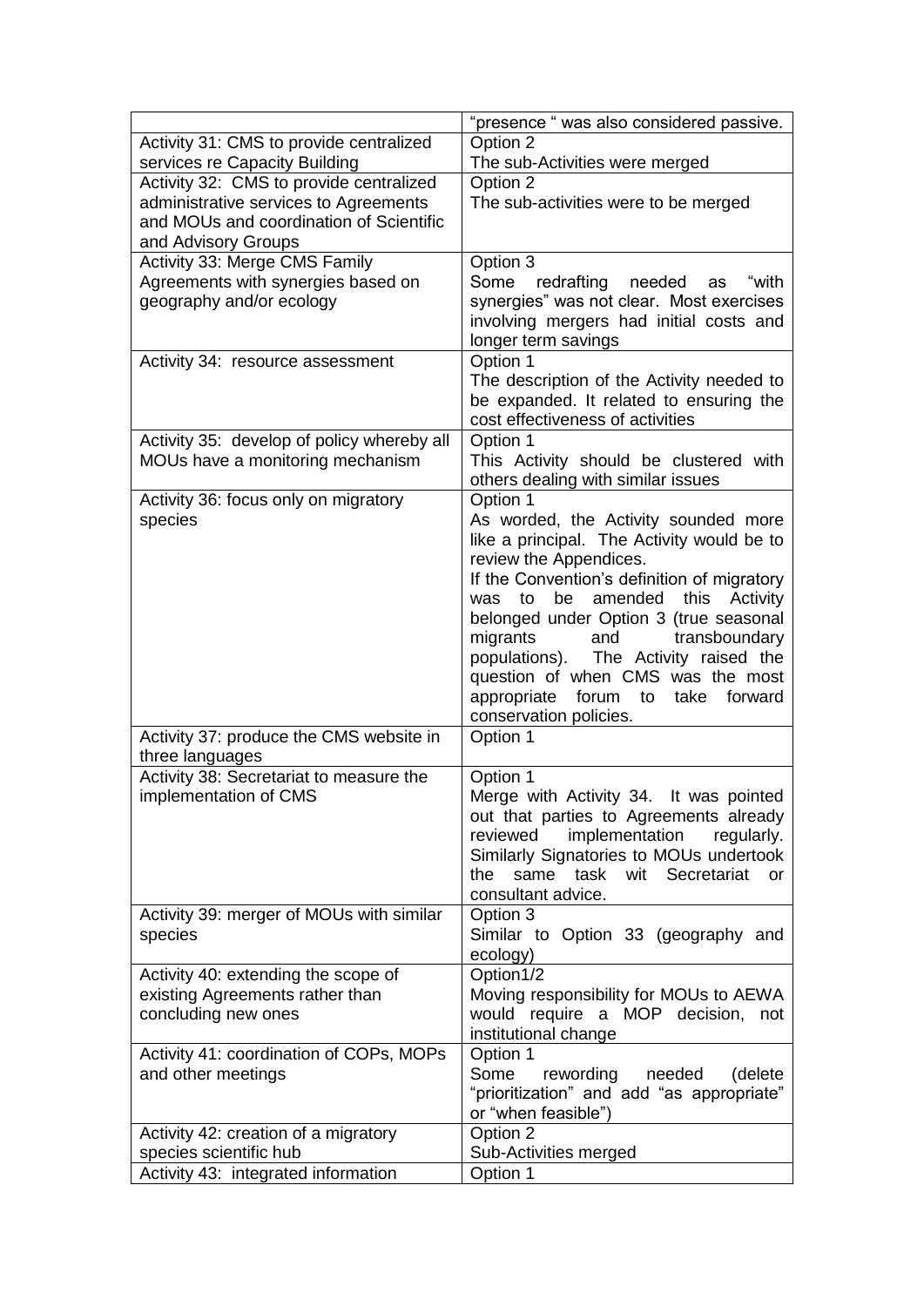| management and reporting across CMS                                                          | Independent Agreements had developed     |
|----------------------------------------------------------------------------------------------|------------------------------------------|
| Family                                                                                       | their own reporting systems.<br>The      |
|                                                                                              | interoperability and compatibility<br>οf |
|                                                                                              | reporting systems was desirable<br>not   |
|                                                                                              | imposed uniformity.                      |
| Activity 44: suspension of dormant MOUs                                                      | Option 1                                 |
|                                                                                              | Reviewing which MOUs were redundant      |
|                                                                                              | Option 2/3                               |
|                                                                                              | Formally dissolving redundant MOUs       |
| The Activities 1-20 which were not allocated to Option 1 in the initial sift by the Working  |                                          |
| Group were to be allocated to Option 2, 3 or discarded by ERIC taking into account the views |                                          |
| expressed at the meeting                                                                     |                                          |

# **Closed session of the ISWGoFS**

At the end of the afternoon of the first day, the Working Group held a closed session.

# **Link to other processes**

# **Global Flyways**

Taej Mundkur (CMS Scientific Councillor for Asiatic Fauna, and Wetlands International) made a presentation on the three reports commissioned by the Global Flyways Working Group, of which he was the Chair. The three options identified by the Working Group's third review were to carry on as before; to widen coordination; or to scale back activities. The Working Group's preferred option was the second – wider coordination, with the development of a new approach encompassing generic regional agreements built on existing instruments and underpinned by flexible action plans to address the most pressing priorities.

The first two reviews (on existing administrative and management instruments for migratory birds globally and current knowledge of bird flyways, principal knowledge gaps and conservation priorities) had been completed and the third, started in late 2010, was in the final stages of drafting and was expected to be completed by the end of February 2011. The third would be a synopsis of the first two and would include policy options for CMS. CMS was seen as the organization with the global mandate for the conservation of migratory birds and established links to other MEAs, IGOs, NGOs, governments, and increasingly, the private sector.

After illustrating the main flyways and the few places where they overlapped, Mr Mundkur described their coverage by international instruments. With AEWA and a number of MOUs such as the Raptors Agreement and species action plans, the African-Eurasian region was best served. Most of the activity in the Americas, other than a number of South American MOUs, was being conducted beyond the auspices of CMS. The conservation status of many species in Asia was declining because of increasing habitat degradation, and momentum for the Central Asian Flyway instrument had been lost. CMS was involved in the East Asian Australasian Flyway Partnership, which had been launched on an informal basis in 1996 and had been placed on a more formal footing in 2006. The only significant activity in the Pacific was being led by ACAP, and CMS should decide how to fill the void. With regard to species coverage, the obvious gaps were passerines (with the sole exception of Southern South American grasslands) and seabirds (other than the albatrosses and petrels under ACAP). Some additions to the CMS appendices might be considered.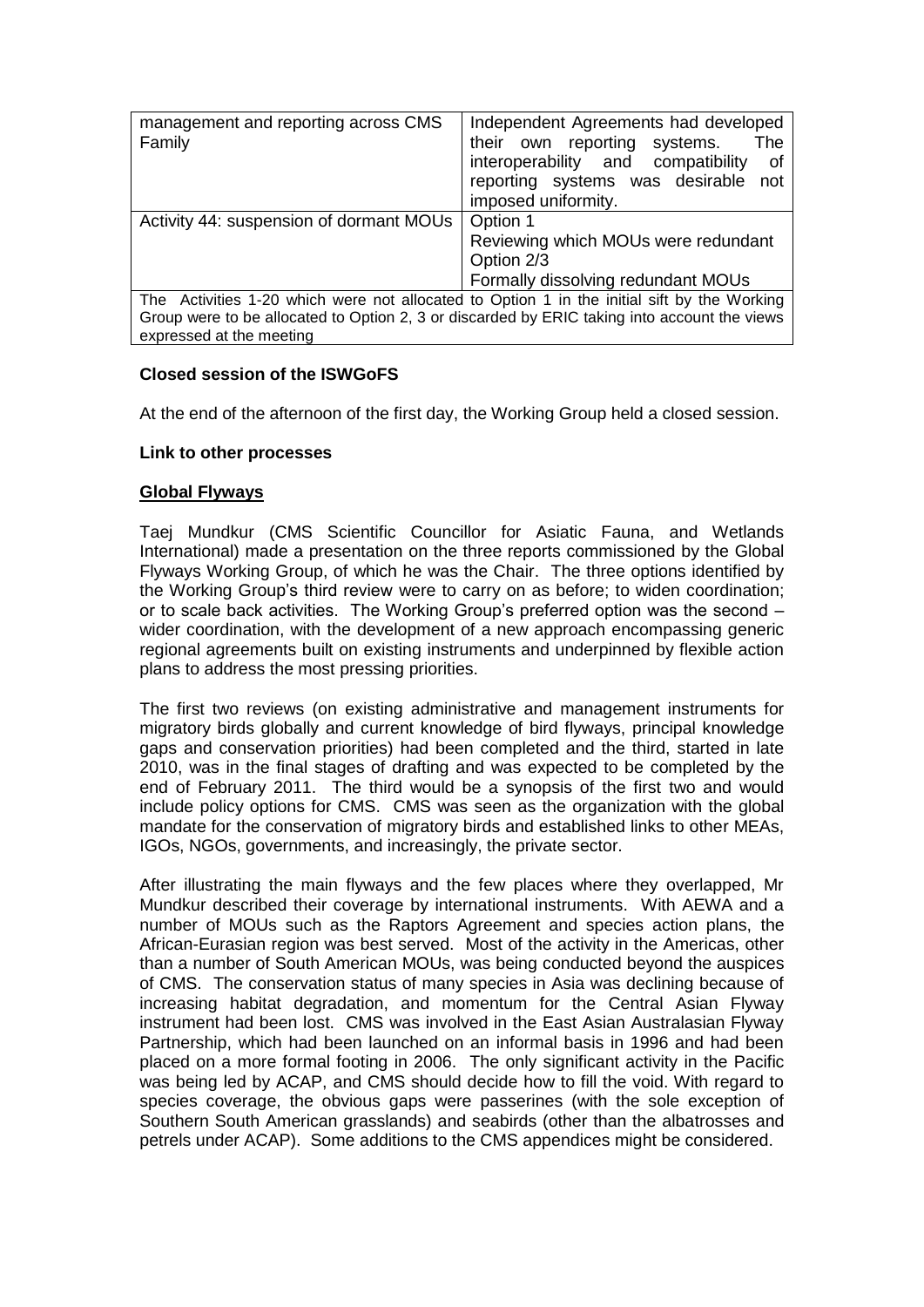Threats such as climate change, invasive alien species and habitat loss were universal. The worst threat was habitat loss (and fragmentation) which appeared to be out of control in some parts of the world, affecting forests, open landscapes and farmland, and intertidal, coastal and marine habitats. Unsustainable use and bycatch were also significant, as was climate change which was for instance resulting in polar habitats upon which Arctic migrants depended being replaced.

The Reviews were drafted in full recognition of the unfavourable economic climate, and so emphasis was placed on developing "smart" and innovative aims and the need to recruit those key range states that were not Party to the Convention or Agreements or signatories to MOUs (e.g. many of those countries participating in the EAAFP and in the numerous North American instruments). CMS had established a good track record through the Avian Influenza Task Force, but it was unlikely that disease outbreaks would diminish in the foreseeable future. Invasive alien species, including the creation of monocultures of non-native species in the production of biofuels, were a growing threat.

The third review described three possible ways forward. The first was essentially to maintain the status quo, built on two legally binding Agreements (AEWA and ACAP) and a number of MOUs (some multi-species and others single species). Further expansion could be undertaken on an opportunistic basis, such as when a range state undertook to take the lead in developing a new instrument. The second option was to improve coordination and adopt a smarter approach. It required a more efficient, more collaborative and less bureaucratic way of working, based on partnerships and the proactive development of "regional framework agreements" with flexible structures and reduced administration. The regions currently not covered by CMS activity contained many endangered species, which might go extinct if action was not taken promptly. The third option was to scale back activities to a few priorities, and accepting the fact that conservation was no longer a priority given socio-economic problems.

The Working Group's clear preference was for the second option with improved cooperation with other organizations to ensure best use of resources providing a cost-effective way of addressing current gaps. Some more consideration had to be given to the legal and institutional repercussions of the proposed framework agreements and the financial implications. The Working Group would be meeting on 20-21 February in Edinburgh thanks to voluntary contributions from Germany and Switzerland.

Ms Nickel (Germany) saw the potential for attaching new instruments to existing ones (Activity 14), with the development of AEWA into a single overarching agreement for all flyways.

Mr Warren Papworth (ACAP) sought clarification of the assessment of how CMS could interact with non-CMS instruments, while Mr Barbieri (CMS) asked how activities in East Asia could be developed. Mr Mundkur said that this region was experiencing huge habitat loss (e.g. deforestation) and species were in rapid decline, and no activities under any forums were being undertaken. However, the partnership approach adopted for the East Asian-Australasian Flyway was bearing fruit.

# **Resolution 8.22 on Human-Induced Impacts on Cetaceans**

Ms Heidrun Frisch (UNEP/ASCOBANS Coordinator and UNEP/CMS Marine Mammals Officer) referred to the document tabled by the Whale and Dolphin Conservation Society (WDCS) concerning the reviews commissioned by Resolution